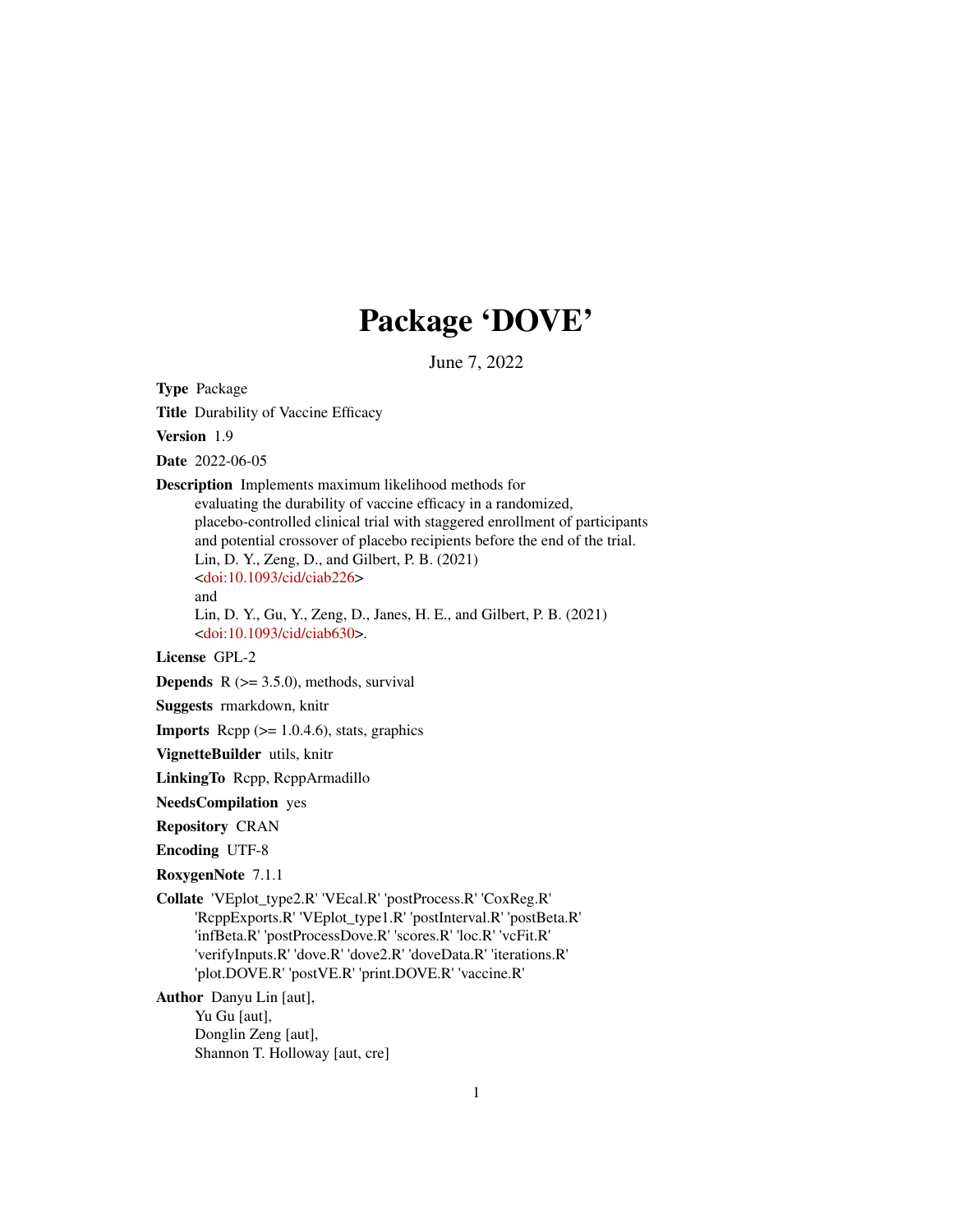<span id="page-1-0"></span>Maintainer Shannon T. Holloway <shannon.t.holloway@gmail.com> Date/Publication 2022-06-07 12:00:25 UTC

### R topics documented:

dove *Durability of Vaccine Efficacy*

#### Description

Estimates the potentially waning long-term efficacy of vaccines in randomized, placebo-controlled clinical trials with staggered enrollment of participants and sequential crossover of placebo recipients. The hazard ratio for the vaccine effect is a nonparametric function of time.

#### Usage

```
dove(formula, data, plots = TRUE, timePts = NULL, bandwidth = NULL)
```
#### Arguments

| formula | A formula object, with the response on the left-hand side of a $\sim$ operator, and<br>the covariates and vaccine() function on the right-hand side. The response must<br>be a survival object as returned by the 'Surv' function of the <b>survival</b> package.<br>See Details for further information. The vaccine () function must be used to<br>specify the entry time and vaccination information. See ?vaccine and Details<br>for further information. |
|---------|---------------------------------------------------------------------------------------------------------------------------------------------------------------------------------------------------------------------------------------------------------------------------------------------------------------------------------------------------------------------------------------------------------------------------------------------------------------|
| data    | A data frame object. The data frame in which to interpret the variable names<br>in formula. Must contain the entry time, the event time, the event status, the<br>vaccination status, the vaccination time, and any covariates. All time variables<br>must be provided in units of days. See Details.                                                                                                                                                         |
| plots   | A logical object. If TRUE, plots of the estimated curve of vaccine efficacy<br>in reducing attack rate and the estimated curve of vaccine efficacy in reducing<br>the hazard rate will be automatically generated. If FALSE, plots will not be<br>generated, but the data are available through the returned value object.                                                                                                                                    |
| timePts | A numeric vector object or NULL. The endpoints of the time periods for which<br>the vaccine efficacy in reducing the attack rate is to be shown. If NULL, a<br>default sequence of 60-day intervals is used. If tau $< 60$ days, this input must be<br>provided.                                                                                                                                                                                              |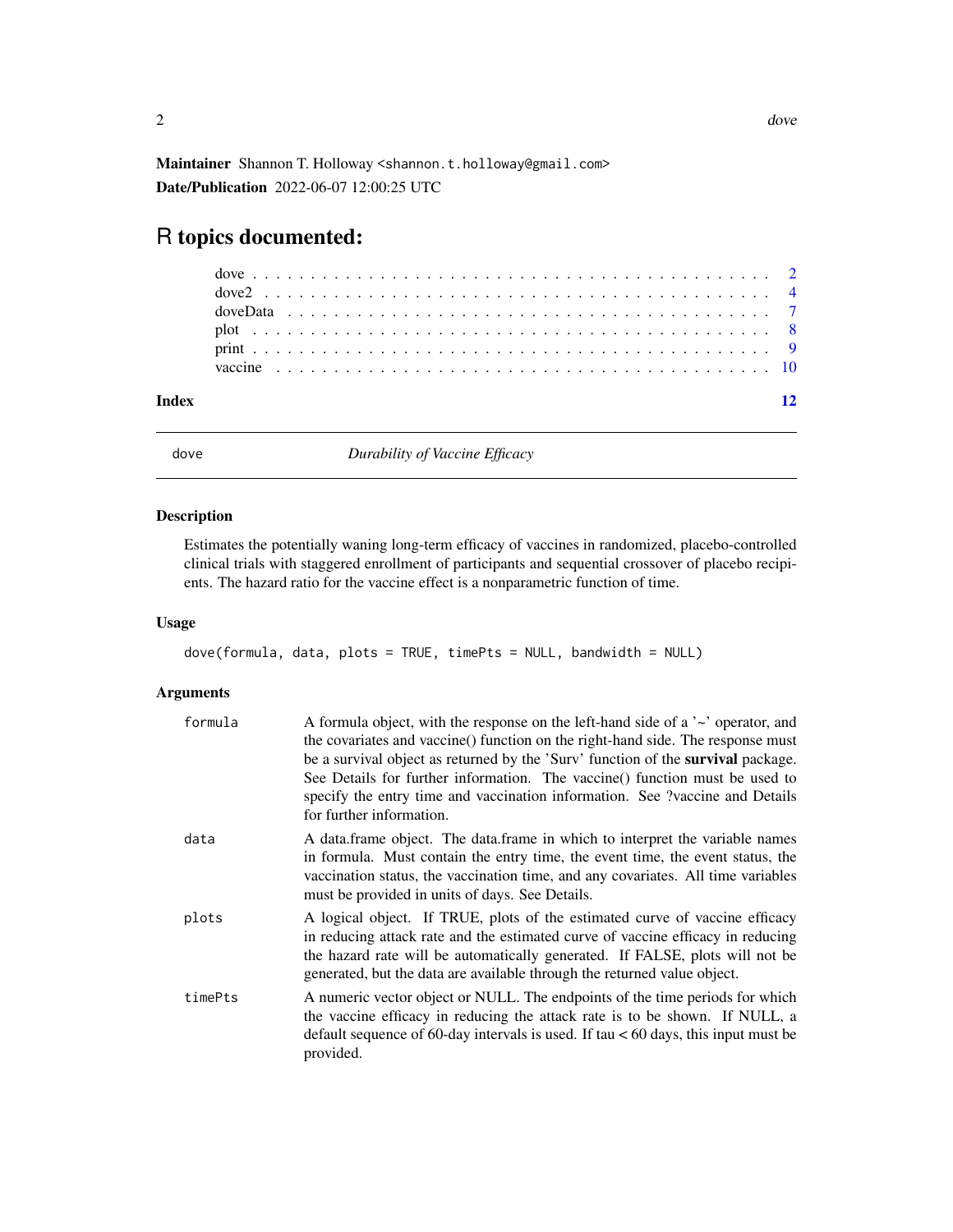bandwidth A numeric object. Tuning parameter for the bandwidth used for kernel estimation of the vaccine efficacy in reducing the hazard rate; this input is ignored if plots=FALSE.

#### Details

In dove(), the hazard ratio for the vaccine effect is a nonparametric function of time for which confidence intervals are not provided. The sister function, dove2(), assumes that the log hazard ratio for the vaccine effect is a piecewise linear function of time; it provides more precise and more stable estimates of vaccine efficacy on the hazard rate and includes proper confidence intervals.

The information required for an analysis is

Entry Time: Calendar time when the participant enters the trial.

- Event Time: Calendar time when the participant experiences the clinical event of interest (e.g., symptomatic COVID-19) or their follow-up ends, whichever occurs first.
- Event Status: Binary indicator taking value 1 if the clinical event of interest occurs before the end of follow-up and 0 otherwise.
- Vaccination Status: Binary indicator taking value 1 if vaccination occurs before the end of followup and 0 otherwise.
- Vaccination Time: Calendar time when vaccination takes place, with an arbitrary non-negative value if the participant is not vaccinated.
- Covariates: Baseline covariates (e.g., priority group, age, ethnicity).

Note that all times are to be specified relative to the start of the trial and are specified in units of days. Thus, for individuals that received vaccination, entry time  $\leq$  vaccination time  $\leq$  event time. And for individuals that did not receive vaccination, entry\_time <= event\_time; for these participants, vaccination\_time can take any non-negative value (including NA or Inf).

The general structure of the formula input is

```
Surv(event_time, event_status) ~ covariates +
 vaccine(entry_time, vaccination_time, vaccination_status)
```
The response variable must be a survival analysis object as returned by the 'Surv()' function of package survival, where event time is the observation time (formal argument 'time') and event status is the status indicator input (formal argument 'event'). Specifically,

```
Surv(time = event_time, event = event_status)
```
The covariates can include categorical variables, for which all other categories are compared to the first category.

The vaccination and entry\_time information must be specified through function 'vaccine()'. Specifically,

vaccine(entry\_time, vaccination\_status, vaccination\_time)

For participants that did not receive the vaccine, vaccination time can take any non-negative value (including NA or Inf). For individuals that received vaccination, if vaccination\_time > event\_time, or vaccination\_time < entry\_time, the case will be removed from the analysis and a message will be generated.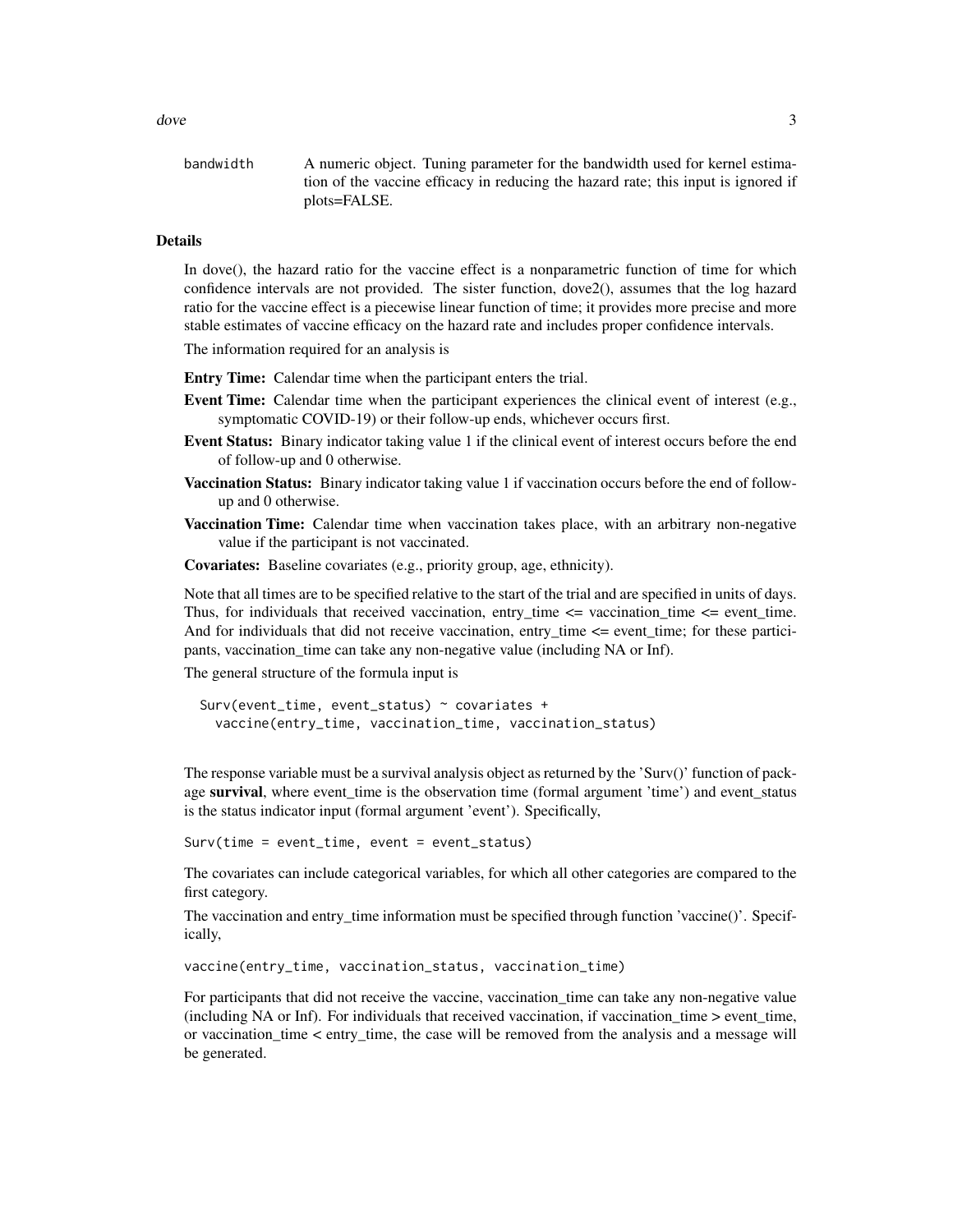#### <span id="page-3-0"></span>Value

An S3 object of class DOVE containing a list with elements

| covariates | A matrix containing the estimated hazard ratio of each covariate, together with<br>the (estimated) standard error, the 95% confidence interval, and the two-sided<br>p-value for testing no covariate effect.                                                                                                                                                                                                                                                                                                                                                                                   |
|------------|-------------------------------------------------------------------------------------------------------------------------------------------------------------------------------------------------------------------------------------------------------------------------------------------------------------------------------------------------------------------------------------------------------------------------------------------------------------------------------------------------------------------------------------------------------------------------------------------------|
| vaccine    | A list containing two elements. The first element is the matrix containing the<br>estimates of the vaccine efficacy in reducing the attack rate at all observed event<br>times (VE_a), together with the $95\%$ confidence intervals, as well as the vaccine<br>efficacy in reducing the hazard rate at these times (VE h). These results will<br>be shown in graphical form if input plots $=$ TRUE. The second element is the<br>matrix containing the estimates of vaccine efficacy in reducing the attack rate<br>over successive time periods, together with the 95% confidence intervals. |

#### References

Lin, DY, Zeng, D, and Gilbert, PB (2021). Evaluating the long-term efficacy of COVID-19 vaccines. Clinical Infectious Diseases, ciab226, https://doi.org/10.1093/cid/ciab226.

#### Examples

```
data(doveData)
set.seed(1234)
ind \le sample(1:nrow(x = doveData), 500, FALSE)
# NOTE: This sample size is chosen for example only -- larger data sets
# should be used.
# See the vignette for a full analysis of the doveData dataset
dove(formula = Surv(event.time, event.status) \sim priority + sex +
                vaccine(entry.time, vaccine.status, vaccine.time),
     data = doveData[ind,])
```
dove2 *Durability of Vaccine Efficacy*

#### Description

Estimates the potentially waning long-term efficacy of vaccines in randomized, placebo-controlled clinical trials with staggered enrollment of participants and sequential crossover of placebo recipients. The log hazard ratio for the vaccine effect is assumed to be a piecewise linear function of time since vaccination, whereas the baseline hazard function is nonparametric.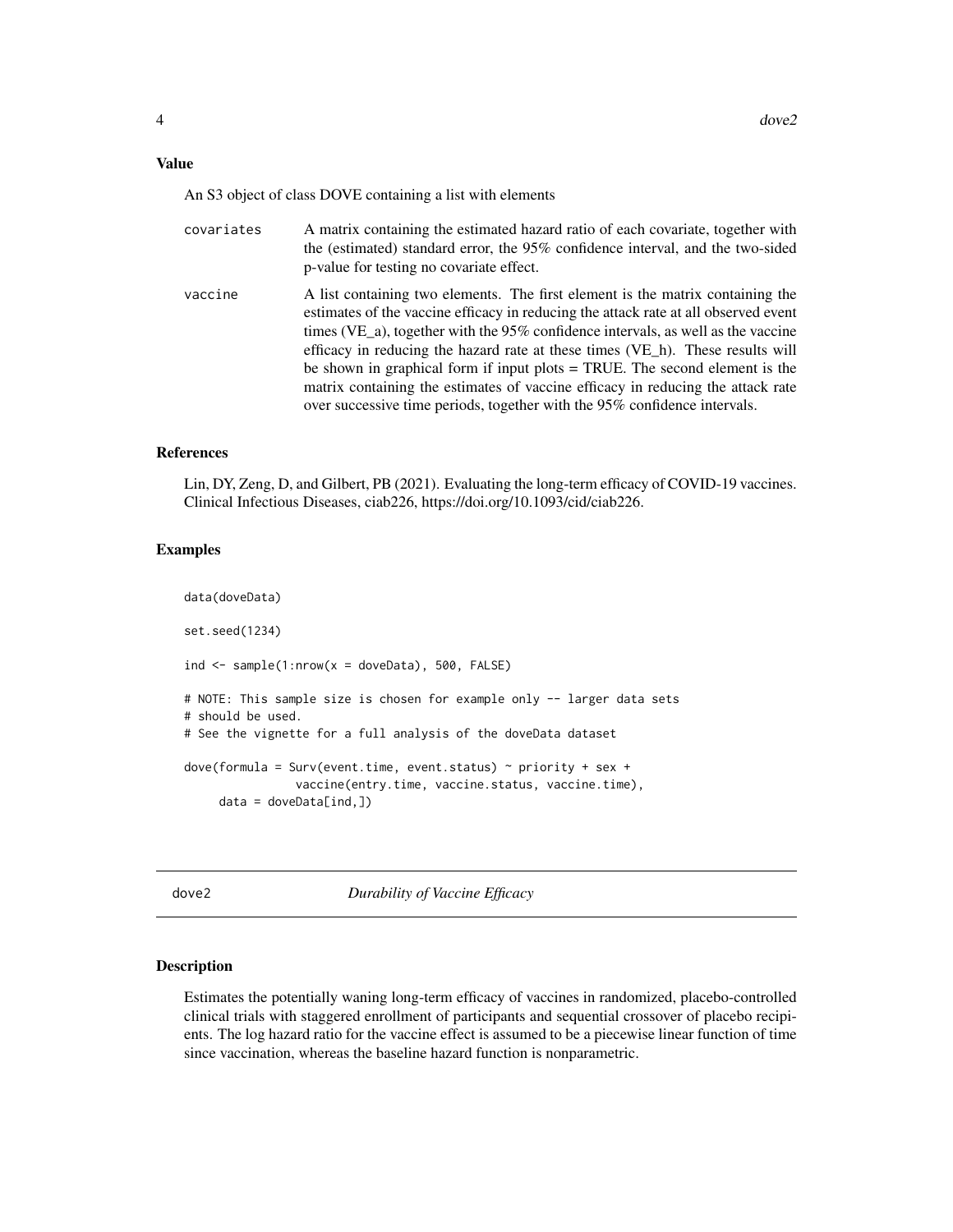$dove2$  5

#### Usage

```
dove2(
  formula,
  data,
 plots = TRUE,
  changePts = NULL,
  constantVE = FALSE,
  timePts = NULL
)
```
#### Arguments

| formula    | A formula object, with the response on the left-hand side of a $\sim$ operator, and<br>the covariates and vaccine() function on the right-hand side. The response must<br>be a survival analysis object as returned by the 'Surv' function of the survival<br>package. See Details for further information. The vaccine() function must be<br>used to specify the entry time and vaccination information. See ?vaccine and<br>Details for further information. |
|------------|----------------------------------------------------------------------------------------------------------------------------------------------------------------------------------------------------------------------------------------------------------------------------------------------------------------------------------------------------------------------------------------------------------------------------------------------------------------|
| data       | A data.frame object. The data.frame in which to interpret the variable names<br>in formula. Must contain the entry time, the event time, the event status, the<br>vaccination status, the vaccination time, and the covariates. See Details.                                                                                                                                                                                                                   |
| plots      | A logical object. If TRUE (default), plots of the estimated VE in reducing the<br>attack rate, the estimated VE in reducing the hazard rate, and their 95% con-<br>fidence intervals will be automatically generated. If FALSE, plots will not be<br>generated.                                                                                                                                                                                                |
| changePts  | A numerical vector object or NULL. The potential change points (in days) of the<br>piece-wise log-linear hazard ratio for the vaccine effect. See Details for further<br>information. If NULL, one change point will automatically be selected among<br>$\{28, 35, 42, 49, 56\}$ (Weeks 4, 5, 6, 7, 8) by the Akaike information criterion<br>(AIC).                                                                                                           |
| constantVE | A logical object. If FALSE (default), VE is allowed to vary after the last change<br>point. If TRUE, VE is assumed to be constant after the last change point.                                                                                                                                                                                                                                                                                                 |
| timePts    | A numerical vector object or NULL. The endpoints (in days) of the time periods<br>for which the VE in reducing the attack rate are to be estimated. If NULL, a<br>default sequence $t_1, 2t_1, 3t_1, \ldots$ will be used, where $t_1$ is the first change point.<br>The sequence ends at the maximum of the event times from all participants. This<br>input is ignored when constant $VE = TRUE$ .                                                           |

#### Details

In dove2(), the log hazard ratio for the vaccine effect is a piecewise linear function of time since vaccination. Its sister function, dove(), allows the hazard ratio to be a nonparametric function of time for which confidence intervals are not provided. The approach implemented in dove2() provides more precise and more stable estimates of vaccine efficacy on the hazard rate and includes proper confidence intervals.

The information required for an analysis is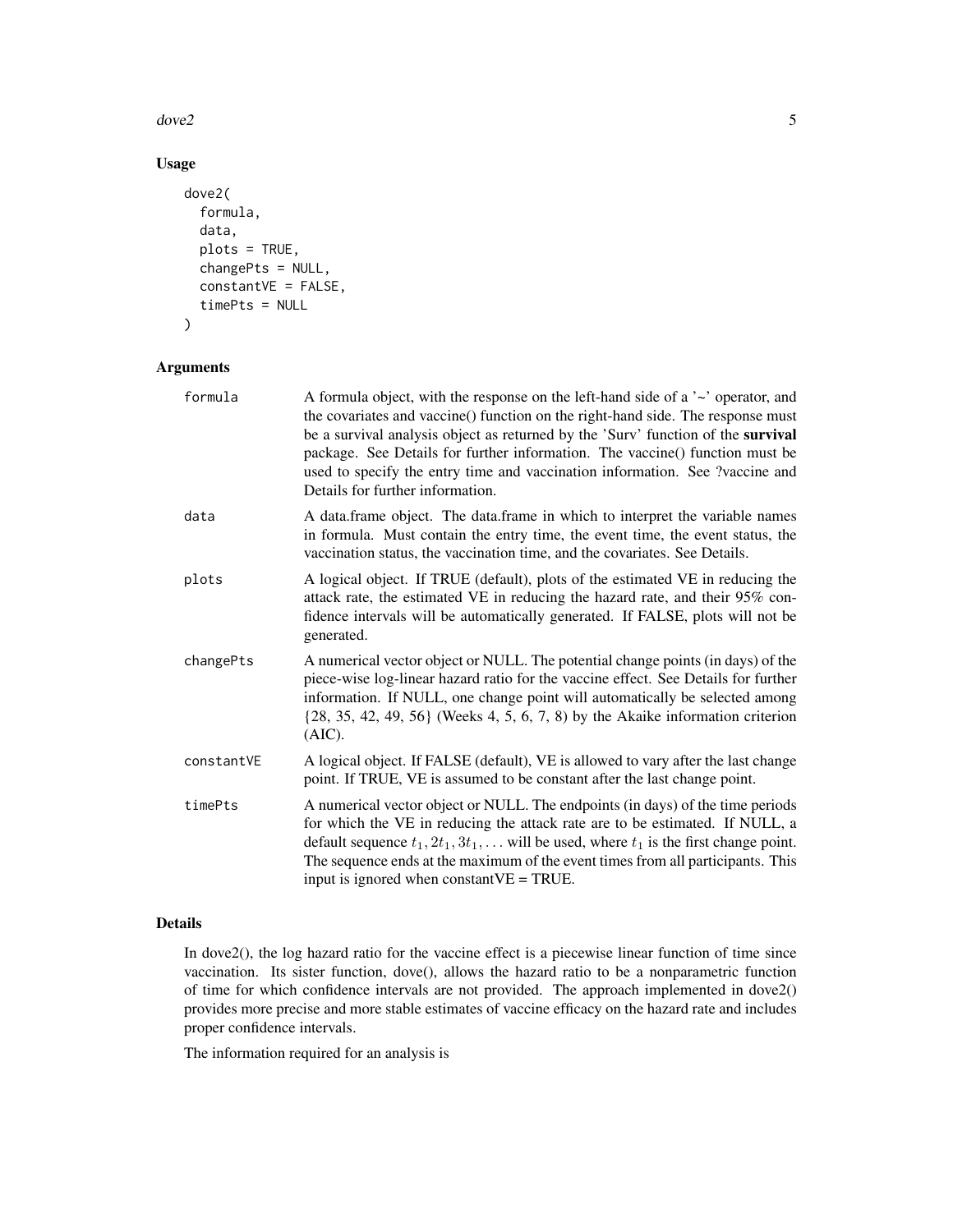- Entry Time: Calendar time when the participant enters the trial.
- Event Time: Calendar time when the participant experiences the clinical event of interest (e.g., symptomatic COVID-19) or the follow-up ends, whichever occurs first.
- Event Status: Binary indicator taking value 1 if the clinical event of interest occurs before the end of follow-up and 0 otherwise.
- Vaccination Status: Binary indicator taking value 1 if vaccination occurs before the end of followup and 0 otherwise.
- Vaccination Time: Calendar time when vaccination takes place, with NA, Inf, or an arbitrary nonnegative value if the participant is not vaccinated.
- Covariates: Baseline covariates (e.g., priority group, age, ethnicity).

Note that all the time variables are measured from the start of the clinical trial and are specified in units of days. For each individual, the entry\_time, event\_time, and vaccination\_time must satisfy entry\_time  $\le$  event\_time and entry\_time  $\le$  vaccination\_time. If entry\_time > event\_time or entry time > vaccination time, the case will be removed from the analysis and a message will be generated.

The general structure of the formula input is

```
Surv(event_time, event_status) ~ covariates +
  vaccine(entry_time, vaccination_status, vaccination_time)
```
The response variable must be a survival analysis object as returned by the 'Surv()' function of package survival, where event time is the observation time (formal argument 'time') and event status is the status indicator input (formal argument 'event'). Specifically,

Surv(time = event\_time, event = event\_status)

The covariates can be either numerical or categorical. If categorical covariates are provided, all other categories are compared to the first category. A model without covariates is also allowed.

#### Value

An S3 object of class DOVE containing a list with elements

| call       | The unevaluated call.                                                                                                                                                                                                                                                                                                                                                                                                                                                                                         |
|------------|---------------------------------------------------------------------------------------------------------------------------------------------------------------------------------------------------------------------------------------------------------------------------------------------------------------------------------------------------------------------------------------------------------------------------------------------------------------------------------------------------------------|
| changePts  | The changePts of the analysis.                                                                                                                                                                                                                                                                                                                                                                                                                                                                                |
| covariates | A matrix containing the estimated (log) hazard ratio of each covariate, together<br>with the estimated standard error, the 95% confidence interval, and the two-<br>sided p-value for testing no covariate effect. NA if no covariate is included in<br>the model.                                                                                                                                                                                                                                            |
| vaccine    | A list containing one or three elements, depending on the value of constant VE. If<br>constant $VE = TRUE$ , the only element is named 'VE' and is a vector containing<br>the estimate of constant VE, its standard error estimate, and the 95% confidence<br>interval. If constant $VE = FALSE$ , three matrices are returned. The first matrix<br>named 'VE_a' contains the daily VE estimates in reducing the attack rate, to-<br>gether with the 95% confidence intervals. The second matrix named 'VE_h' |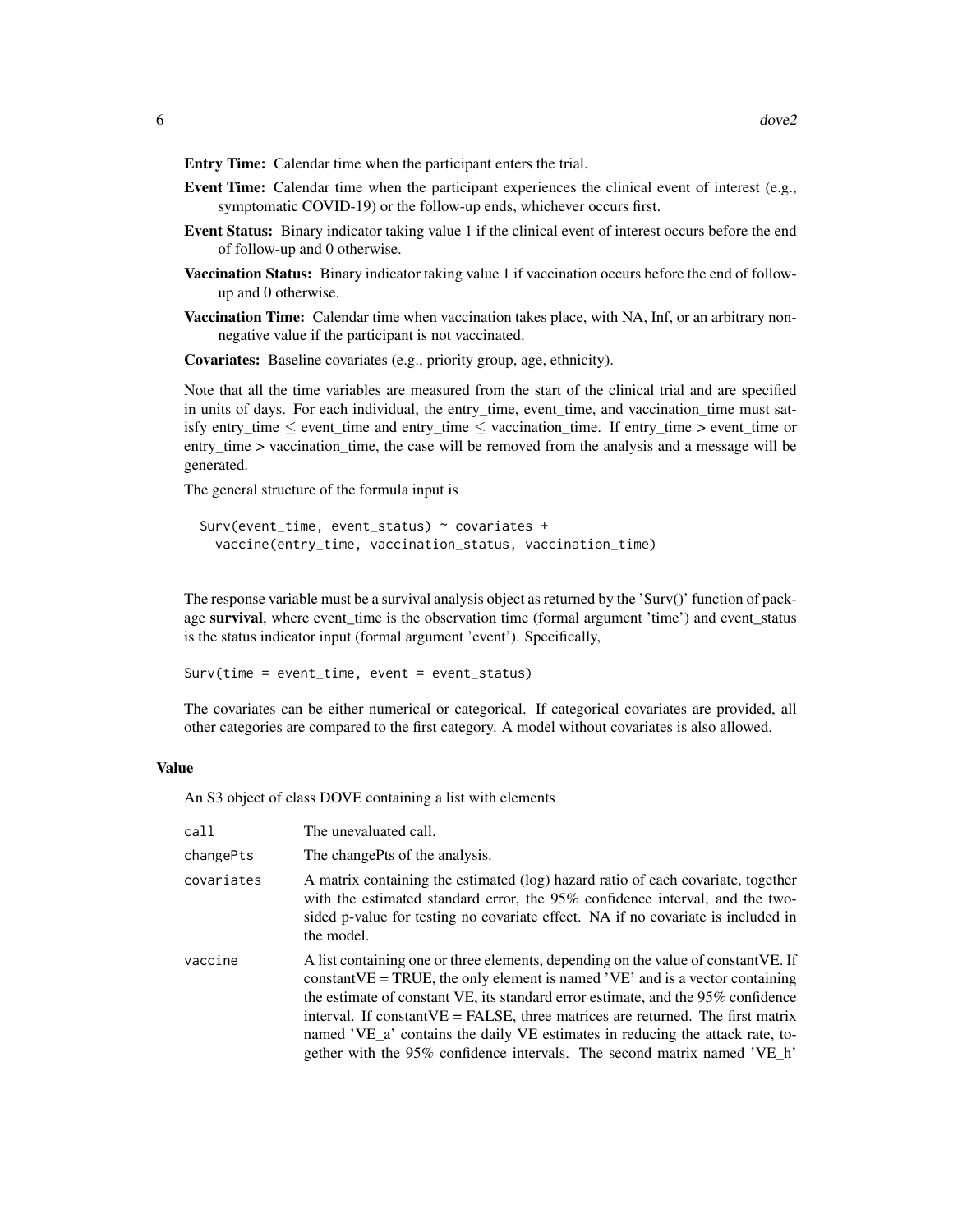contains the daily VE estimates in reducing the hazard rate, together with the 95% confidence intervals. The third matrix named 'VE\_period' contains the estimates of VE in reducing the attack rate over successive time periods according to timePts, together with the 95% confidence intervals.

#### <span id="page-6-0"></span>References

Lin, D-Y, Gu, Y., Zeng, D., Janes, H. E., and Gilbert, P. B. (2021). Evaluating vaccine efficacy against SARS-CoV-2 infection. Clinical Infectious Diseases, ciab630, https://doi.org/10.1093/cid/ciab630.

#### Examples

```
data(doveData)
set.seed(1234)
smp \le sample(1L:nrow(x = doveData), size = 2500L)
# NOTE: This sample size is chosen for example only -- larger data sets
# should be used.
# See the vignette for a full analysis of the doveData dataset
# Fit the model with default settings
dove2(formula = Surv(event.time, event.status) ~ priority + sex +
                vaccine(entry.time, vaccine.status, vaccine.time),
      data = doveData[smp, ])# Specify Week 4 as the change point
# Assume a potentially waning VE after 4 weeks
# Estimate VE_a over 0-4, 4-16, 16-28, 28-40 weeks
dove2(formula = Surv(event.time, event.status) ~ priority + sex +
                vaccine(entry.time, vaccine.status, vaccine.time),
      data = doveData[smp,],
      changePts = 4*7,
      timePts = c(4, 16, 28, 40)*7)
# Specify multiple change points at Weeks 4 and 8
# Assume a constant VE after 8 weeks
dove2(formula = Survey(event.time, event.status) ~ priority + sex +vaccine(entry.time, vaccine.status, vaccine.time),
      data = doveData[smp,],changePts = c(4, 8)*7,
      constantVE = TRUE)
```
doveData *Toy Dataset For Illustration*

#### Description

This data set is provided to illustrate the use of the software. It was simulated under a priority-tier dependent crossover design with a ramping vaccine effect between dose 1 and dose 2.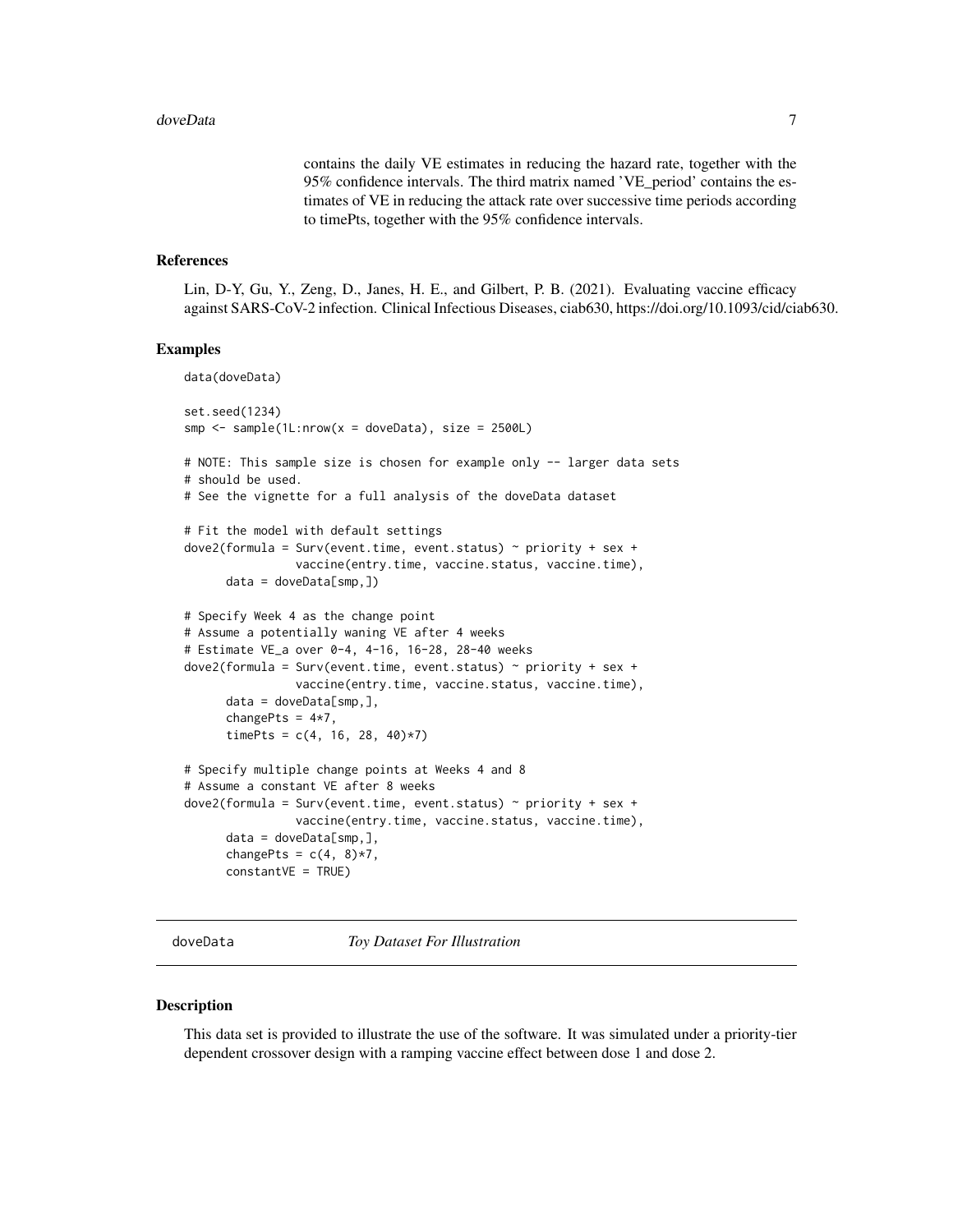#### <span id="page-7-0"></span>Usage

data(doveData)

#### Format

doveData is a data.frame containing 40,000 participants The data.frame contains 7 columns, entry.time The entry time in days event.time The observation time in days event.status The event indicator (1=event; 0=censored) vaccine.time The time of vaccination in days; NA if not vaccinated **vaccine.status** The indicator of vaccination  $(1 = vacuum)$  vaccinated;  $0 = not$  vaccinated) priority A composite baseline risk score taking values 1-5 sex A binary indicator of sex (male/female)

plot *Plot Estimated Vaccine Efficacy*

#### Description

Generates plots of the estimated vaccine efficacy in reducing attack rate, the estimated vaccine efficacy in reducing the hazard rate, and their 95% confidence intervals.

#### Usage

```
## S3 method for class 'DOVE'
plot(x, y, ..., bandwidth = NULL)
```
#### Arguments

| $\mathsf{x}$ | An DOVE object. The value object returned by dove() and dove $2()$ .                                                                                                                                                                      |
|--------------|-------------------------------------------------------------------------------------------------------------------------------------------------------------------------------------------------------------------------------------------|
| <b>V</b>     | ignored.                                                                                                                                                                                                                                  |
| .            | ignored                                                                                                                                                                                                                                   |
| bandwidth    | A numeric vector object. A tuning parameter for the bandwidth used for kernel<br>estimation of the vaccine efficacy in reducing the hazard rate for objects returned<br>by dove(). This input is ignored for objects returned by dove2(). |

#### Value

No return value, called to produce graphical elements.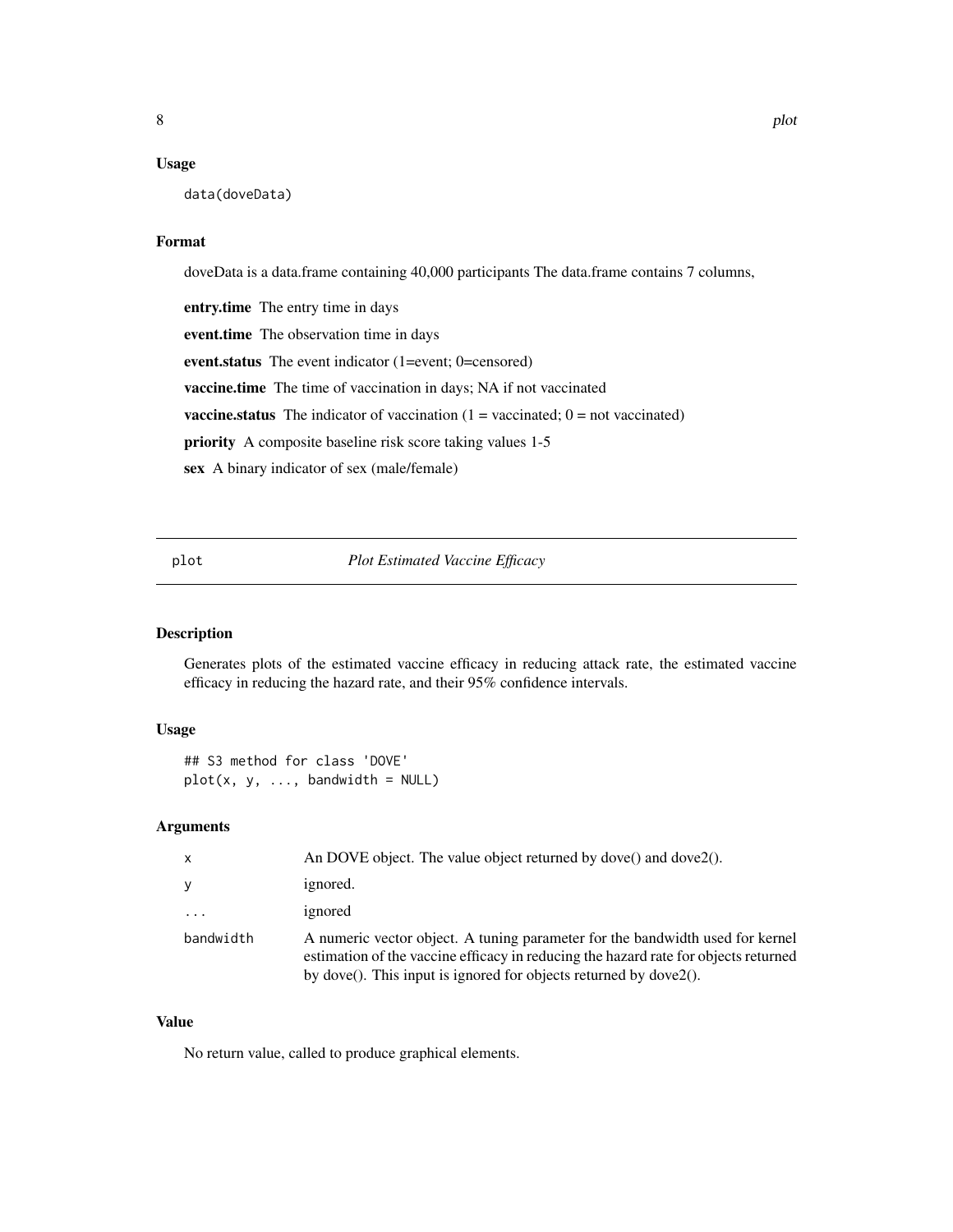#### <span id="page-8-0"></span>print the contract of the contract of the contract of the contract of the contract of the contract of the contract of the contract of the contract of the contract of the contract of the contract of the contract of the cont

#### Examples

data(doveData)

```
set.seed(1234)
smp \le - sample(1:nrow(x = doveData), 500, FALSE)
# NOTE: This sample size is chosen for example only -- larger data sets
# should be used.
# See the vignette for a full dove() analysis of the doveData dataset
result <- dove(formula = Surv(event.time, event.status) ~ priority + sex +
                         vaccine(entry.time, vaccine.status, vaccine.time),
               data = doveData[smp,])
plot(x = result, bandwidth = c(0.5, 1.0))set.seed(1234)
smp \le sample(1L:nrow(x = doveData), size = 2500L)
# NOTE: This sample size is chosen for example only -- larger data sets
# should be used.
# See the vignette for a full dove2() analysis of the doveData dataset
# Fit the model with default settings
result <- dove2(formula = Surv(event.time, event.status) ~ priority + sex +
                          vaccine(entry.time, vaccine.status, vaccine.time),
                data = doveData[smp, ])plot(x = result)
```
print *Print the Primary Results of a dove() or dove2() Analysis*

#### Description

Print the primary results of a dove() or dove2() analysis.

#### Usage

```
## S3 method for class 'DOVE'
print(x, \ldots)
```
#### Arguments

|   | An DOVE object. The value object returned by a call to dove() or dove $(2)$ |
|---|-----------------------------------------------------------------------------|
| . | ignored                                                                     |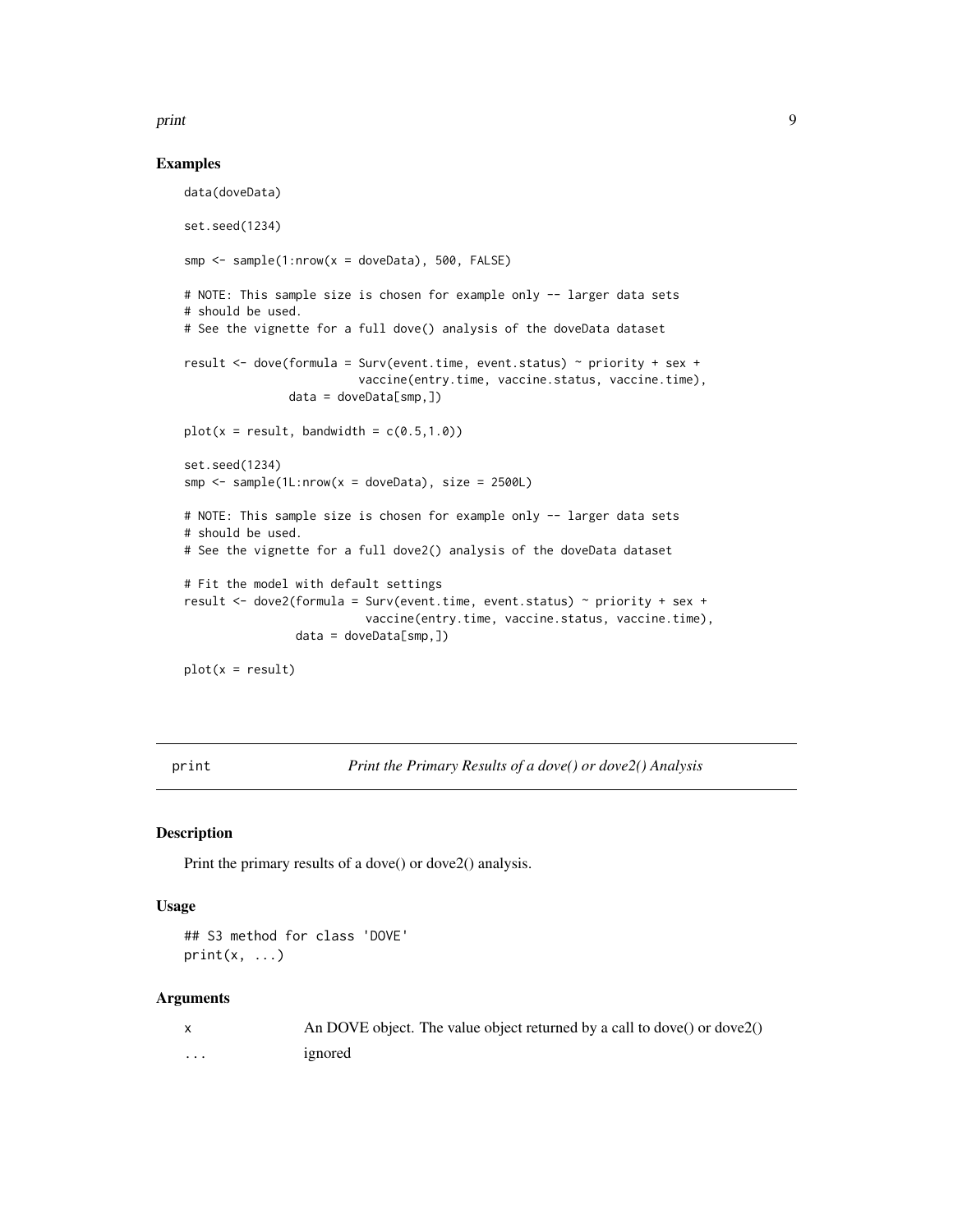<span id="page-9-0"></span>10 vaccine vaccine vaccine vaccine vaccine vaccine vaccine vaccine vaccine vaccine vaccine vaccine vaccine vaccine vaccine vaccine vaccine vaccine vaccine vaccine vaccine vaccine vaccine vaccine vaccine vaccine vaccine vac

#### Value

No return value, called to display key results.

#### Examples

```
data(doveData)
set.seed(1234)
smp \le - sample(1:nrow(x = doveData), 500, FALSE)
# NOTE: This sample size is chosen for example only -- larger data sets
# should be used.
# See the vignette for a full dove() analysis of the doveData dataset
result <- dove(formula = Surv(event.time, event.status) ~ priority + sex +
                         vaccine(entry.time, vaccine.status, vaccine.time),
               data = doveData[smp, ])print(x = result)set.seed(1234)
smp \le sample(1L:nrow(x = doveData), size = 2500L)
# NOTE: This sample size is chosen for example only -- larger data sets
# should be used.
# See the vignette for a full dove2() analysis of the doveData dataset
# Fit the model with default settings
result <- dove2(formula = Surv(event.time, event.status) ~ priority + sex +
                          vaccine(entry.time, vaccine.status, vaccine.time),
                data = doveData[smp,])print(x = result)
```
vaccine *Specify Vaccination Variables and Entry Time*

#### Description

This function is used in the model statements of dove() and dove2() to specify the vaccination time, vaccination status, and entry time.

#### Usage

```
vaccine(entry_time, vaccination_status, vaccination_time)
```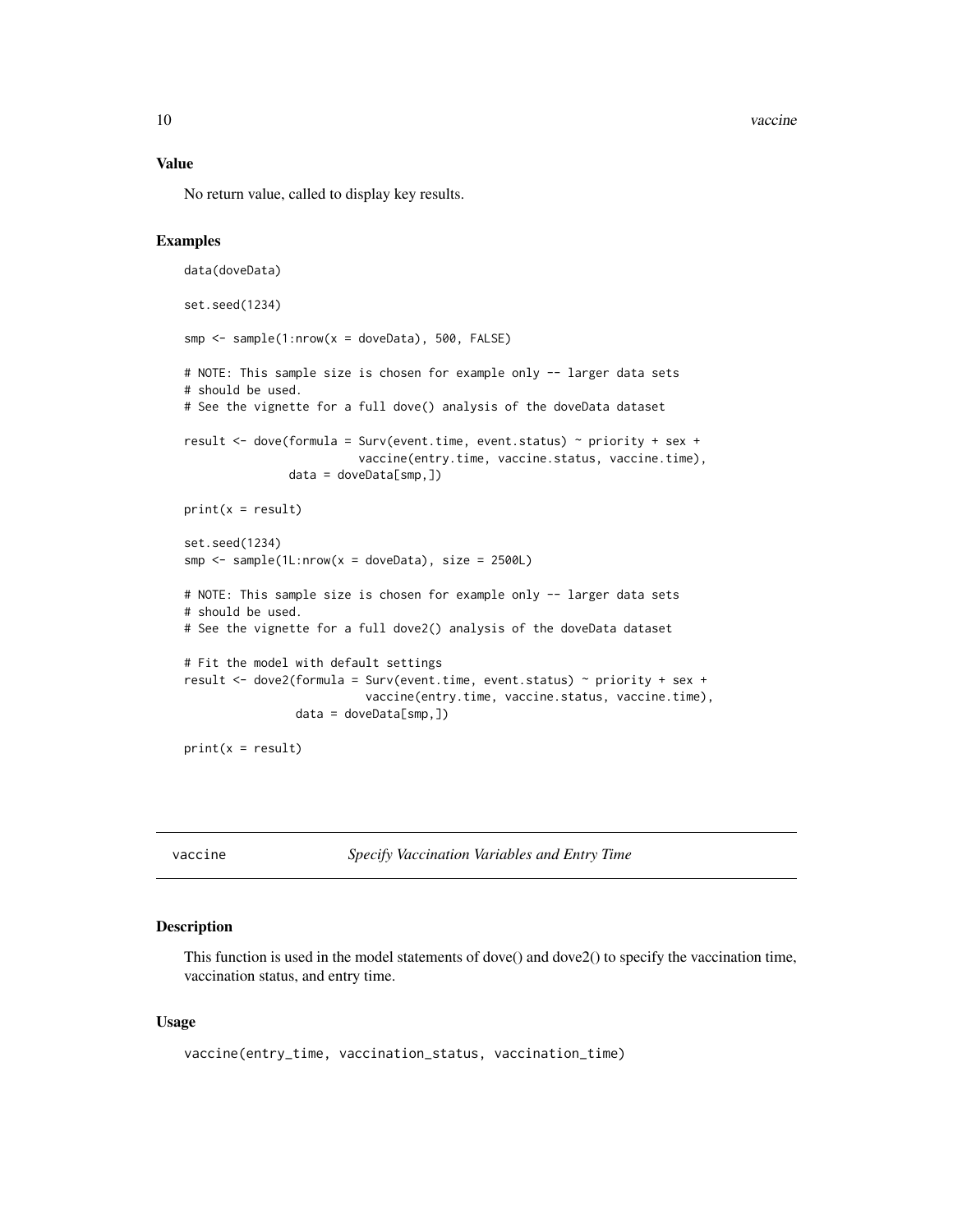#### vaccine 11

#### Arguments

entry\_time The variable for the time when the participant enters the trial. Entry times must be non-negative and complete.

#### vaccination\_status

The variable indicating the vaccination status:  $1 =$  vaccinated;  $0 =$  not vaccinated. Vaccination status must be binary, integer (or be able to be cast as integer without loss of information), and complete.

#### vaccination\_time

The variable for the time when vaccination takes place. Vaccination time must be non-negative for vaccinated participants and can be any non-negative value, NA or Inf if a participant was not vaccinated during the trial.

#### Details

For participants that were vaccinated, times must obey entry\_time  $\leq$  vaccination\_time. If a case is found to violate this relationship, its entry\_time is set to NA and it is removed from the analysis.

#### Value

This function is intended to be used only in the model statements of dove() and dove2(). The result, a matrix, is used internally.